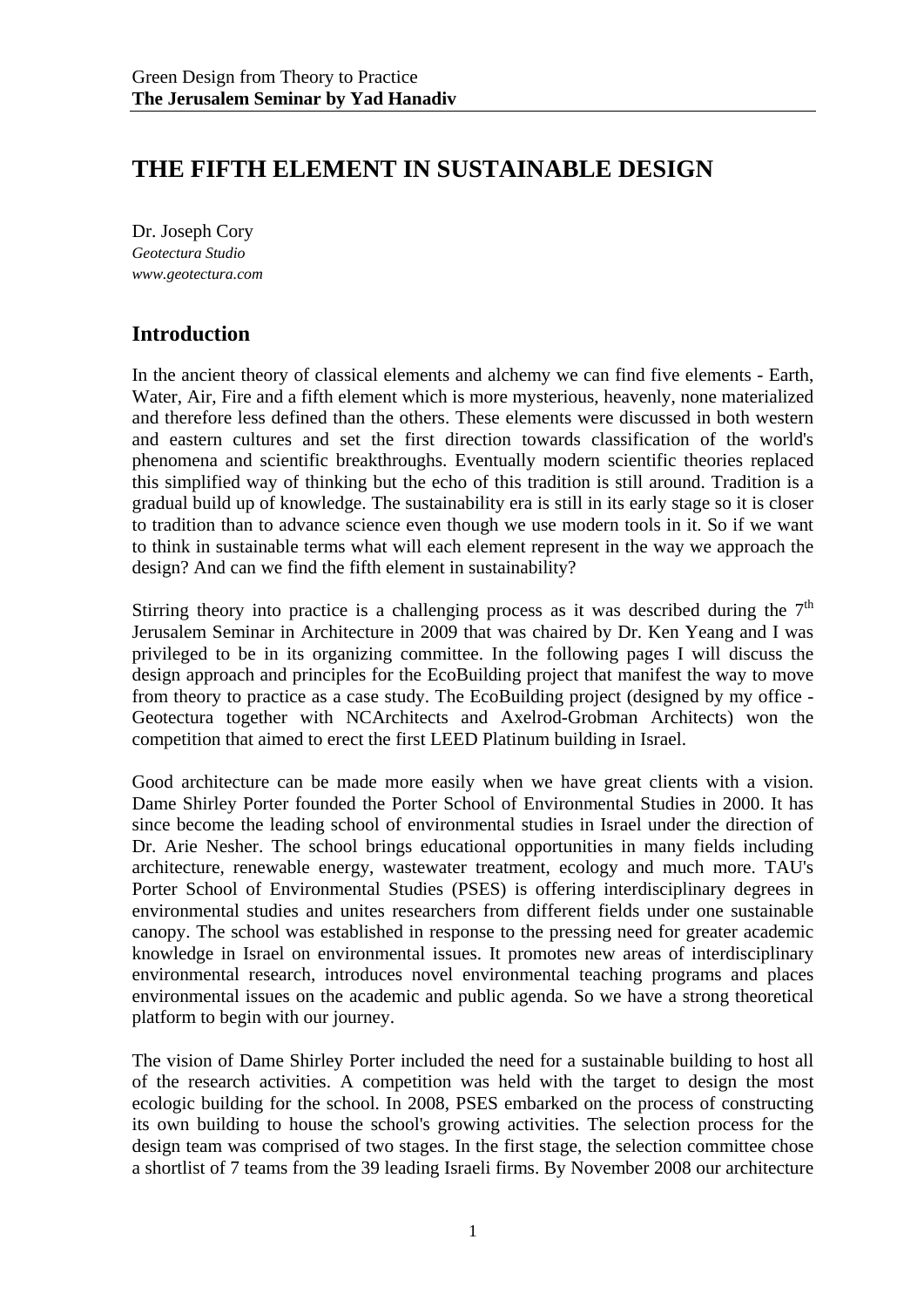team was informed that it has been chosen by the selection committee to design the Porter School of Environmental Studies building. We shared from the beginning the passion to follow the vision of designing the most green building in Israel. Vision is essential for a pioneering project like a faculty for environmental studies. In her guiding vision for the Porter School of Environmental Studies Dame Shirley Porter wrote:

"Climate change is one of the world's greatest and most pressing challenges facing the planet today. It is a challenge that crosses all boundaries of race, creed and religion and it is only by working together that we will find solutions that are so vital to our survival. Israel must play its part and I am determined that the new building for PSES will demonstrate this commitment by providing real and practical applications of green technologies that may be held as a benchmark for sustainable development not only in Israel but across the whole region."

The role of people like Dame Shirley Porter on the University is important because it challenge universities to be updated and to improve all the time. The university understands that green buildings are being demanded by the donor and shortly will be demanded by students as well. Here is what the TAU president, Professor Zvi Galil said following the vision of Dame Porter:

"The construction of the PSES green building at Tel Aviv University emphasizes the great importance TAU places on environment in general and green building in particular, as a leader in these fields. The establishment of the building is another important step towards developing TAU as a green campus, the largest green campus in Israel" [3]

We felt during the design process since we won the competition that the question marks and the uncertainties that were imposed by the University administration soon were replaced by the notion that this is the appropriate way for present and future design. Striving for the design of a LEED Platinum project is very challenging in Israeli architecture, where there are only two other LEED green buildings and none of them is Platinum. The lack of case studies in this scale in Israel emphasize how deeply we need a place to hold not just a location for learning sustainability but also a place for demonstrating it to the entire public.

This paper analyzes the various local conditions (wind direction, orientation of the sun and the acoustic problem from the nearby highway) and explains the environmental elements that were derived from these conditions. . The parameters are classified according to the ancient elements. The paper will further explore the details, strategies and the dilemmas of the design team and will show different solutions and conclusions for this important mile stone in the sustainable architecture legacy in Israel in the overall effort to bring green vision into reality.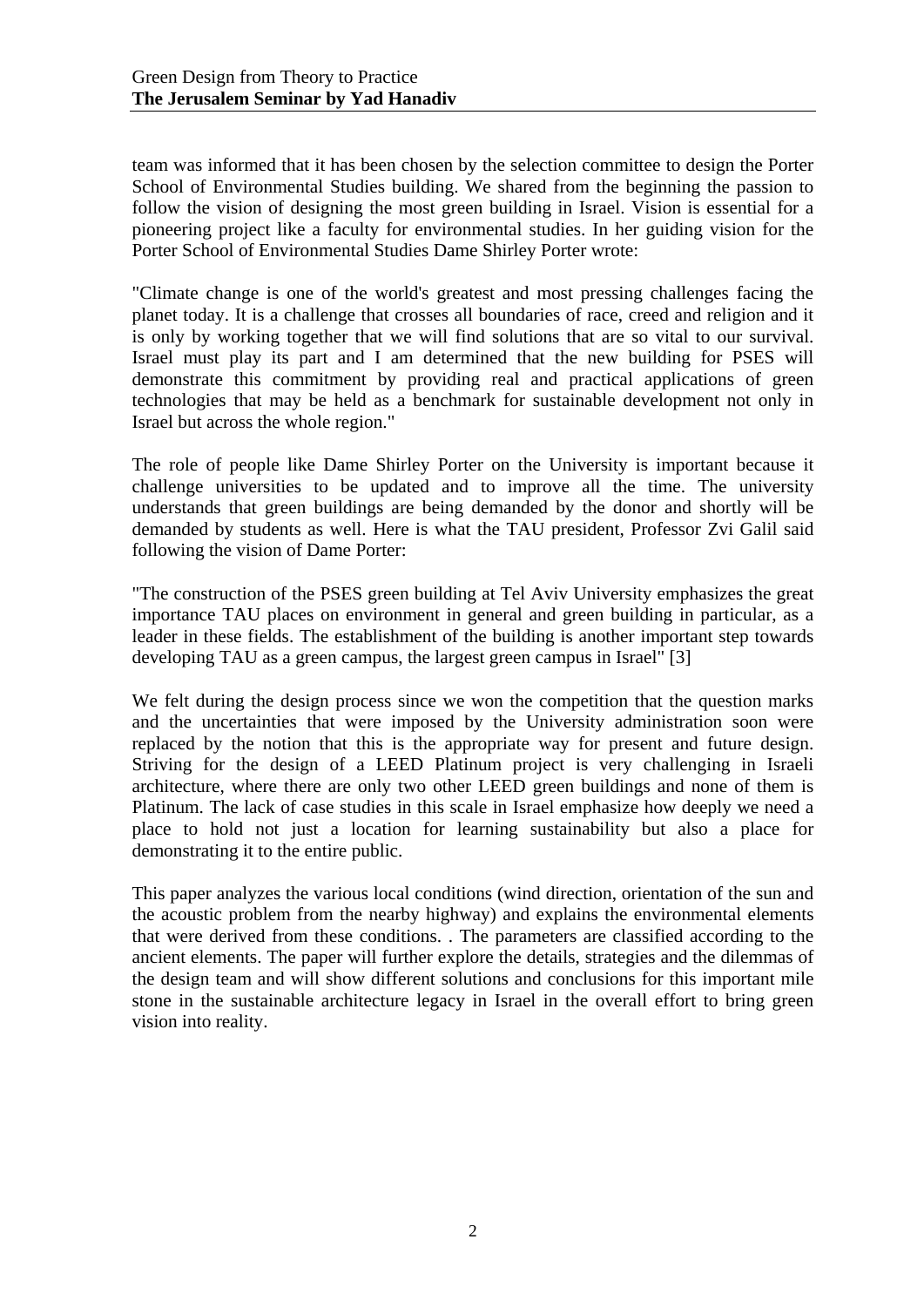



Fig. 2 Porter School - Competition Entry

**Fig. 1** The Porter School Entrance View





**Fig. 3** Public Exhibitions **Fig. 4** Interdisciplinary Degrees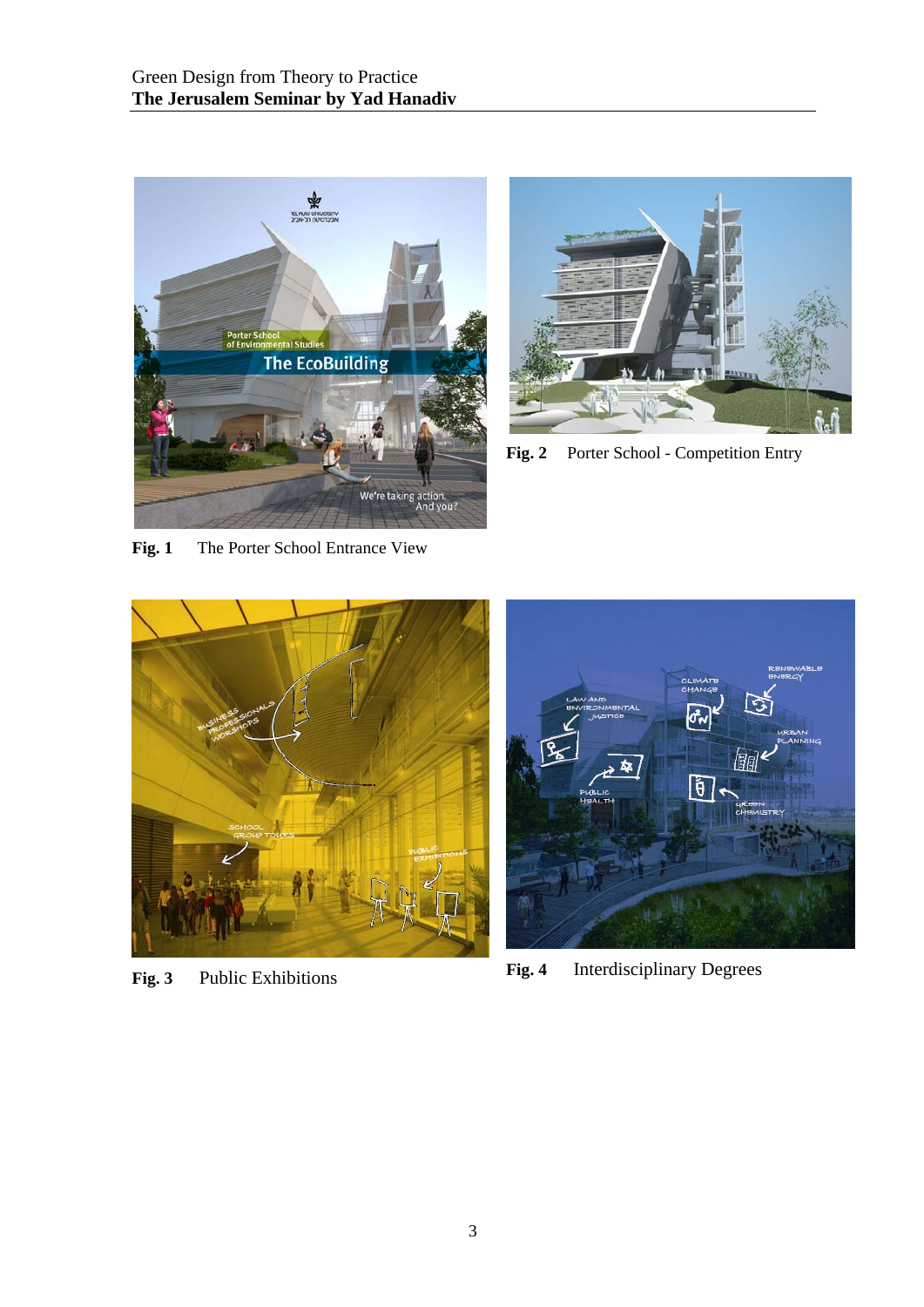# **1 The First Element - Earth**

#### **Brownfield, Orientation, Transportation, Minimal Footprint, Urban Fabric**

Earth is always a good starting point for a sustainable project. It reminds us that before we even start to dream we face a reality that keeps our legs on the ground. It is no surprise that the LEED system starts with the Site as well.

In the EcoBuilding project we started with selecting all the available climatic data analysis of the specific site that dictated the design process and helped us design the first mass concept. From the first survey we collected we found that the site had many disadvantages that we tried to turn into advantages later on. A soil survey determined that underneath the site that is a parking lot today one can find pollutants in the soil as a result of the disposal of construction waste the site, prior to the future construction work. Turning a site with construction waste disposal into a healthier environment is one of the building goals as well.

Orienting the building mass on the site was another major decision we had to take in an early stage. The climatic analysis and the site layout brought us to the optimal conclusion of facing the long façade towards the south. It is in these crucial decisions that the architect can save a lot of the energy consumption of the building with few minor passive decisions that are not costing more money.

We aimed for minimal parking within the building site parameter while using the existing parking spaces around the campus. So even though in the program we were asked to provide underground parking lot we convinced the client to better do without it and we saved a lot of money by this green way of thinking and gave an incentive for students and faculty members to use nearby public transportation and bicycles instead. Alternative transportation and public transportation access are once again part of the architect responsibilities. It is easy to talk about this in theory but much harder to make people understand why it is necessary when things get more practical.

We are part of the earth and as designers must be committed to have minimal impact upon the ground by our buildings. The respect to the earth is declared once again through maximizing the open space in the entrance lobby. This will be achieved by putting the mass of the building on top of several pillars and a translucent curtain walls. The site development is limited to minimal caving only around the auditorium and the mechanical rooms. The symbiotic relationship between the building and the landscape will even be manifested in the second phase of the project that will transfer the promenade into the green roof of the new addition.

To build green means to look beyond just the building. We asked ourselves what is the broader connection between the building and the landscape, the building and the campus, and even the building and the city. The connectivity of the campus is getting better because the building is a generator for a green belt around the University that will connect it to the city. The landscape architects Braudo-Maoz are developing functions such as a pedestrian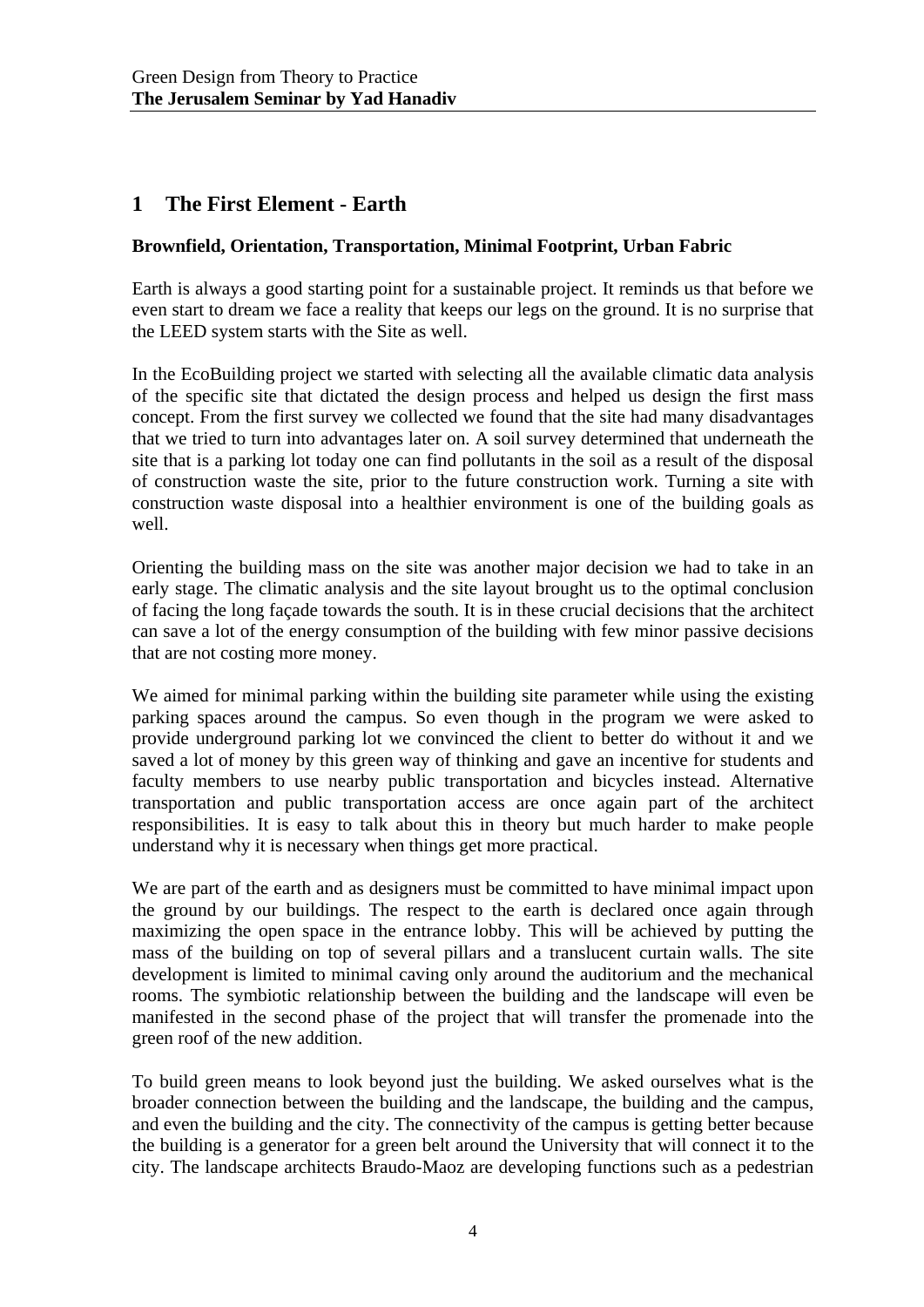connection between the train station and the University, that can even reach the sea-shore as part of a promenade for strolling, biking and recreation. The environment surroundings the building should function as a demonstration garden of ecological design according to the landscape architects and it is all part of the dialog between the University, the architects and the municipality of Tel Aviv. The dense urban location of the campus on the one side is not hiding the strong impact of nature in this specific location where the building is on the verge of a hill and next to a zoological garden and a wide highway with a stream in its middle. Something should be done in order to protect of restore habitat.

From the complexity of just this one element that forced us to gather information and make important decisions one can understand that the traditional architecture team in sustainable design is not enough even if they are highly professional and motivated. We had to put together a multi-disciplinary team of experts including advisors for specific ecological issues. The following elements will demonstrate this point even further.





**Fig. 5** Porter School - Soil Survey **Fig. 6** Preliminary Building Mass Orientation



**Fig. 7** Porter School - Green Belt



**Fig. 8** Porter School - Promenade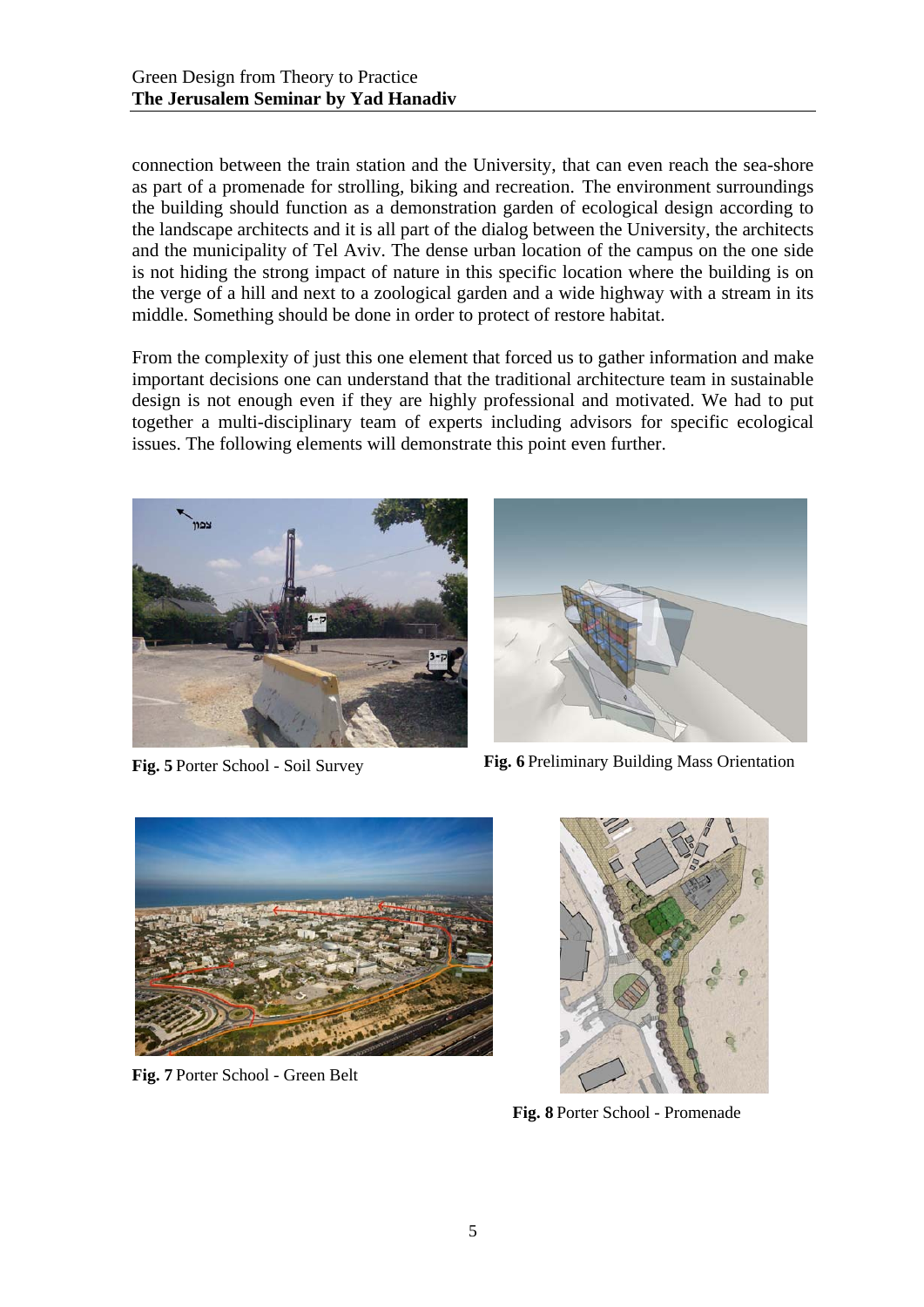# **2 The Second Element - Water**

#### **Green Roof, Gray Water, Stormwater, Low Water Consumption and Plants**

The landscape architects examined with us and the plumbing engineers different water scheme options with green roofs and constructed wetlands, gray water treatment and vertical green walls, all together aim to meet the LEED standards and to reduce heat island effect and to improve water efficient landscaping. The landscape architects objectives included the use of captured rain water and gray water for irrigation, stormwater management, paving from recycled materials, choosing low water consumption plants, shade, purification of the air and much more. Stormwater penetration will be used for experimental and educational studies as well.

50% of the roof area will be an extensive green roof with local and water efficient vegetation that will improve the temperature beneath it during summer and winter as well. It will serve as a learning center as well and an open class room for the students.

The goals of the plumbing systems consultants was to save water and energy through the use of sanitary fixtures with saving devices, two separate sewage systems (drain water system known as gray water) and sewage water system (black water) and more. The gray water system that is going to be treated in biological pools and will be reused by the irrigation system was subject to the approval of the Health Ministry who is against gray water in general in Israel. In our project we have succeeded to convince the Health Ministry for the first time of the legitimacy of the gray water system and it will be a helpful reference for future ecological buildings in our region. This is a great example how even the phase of design can act as an educational one and influential one in the process of raising the awareness and updating our design principles.

The building act as a cup for the water, the walls and roof are directing it into different locations. All kind of water is welcome to experience and sense. Rain water, dew, moisture, gray and black are being tested, collected and exhibited. Water goes hand in hand with the landscape outside but also with the interior of the building. It is being handle with care as a scarce resource but for this reason as well being promoted to be in the front of the design like the other elements.

Things have evolved since the time that water was associated with intuition. In a sustainable design intuition has less impact. It is good to have intuition but real measurements and virtual simulations will make sure in our modern era that our intuition is for sure.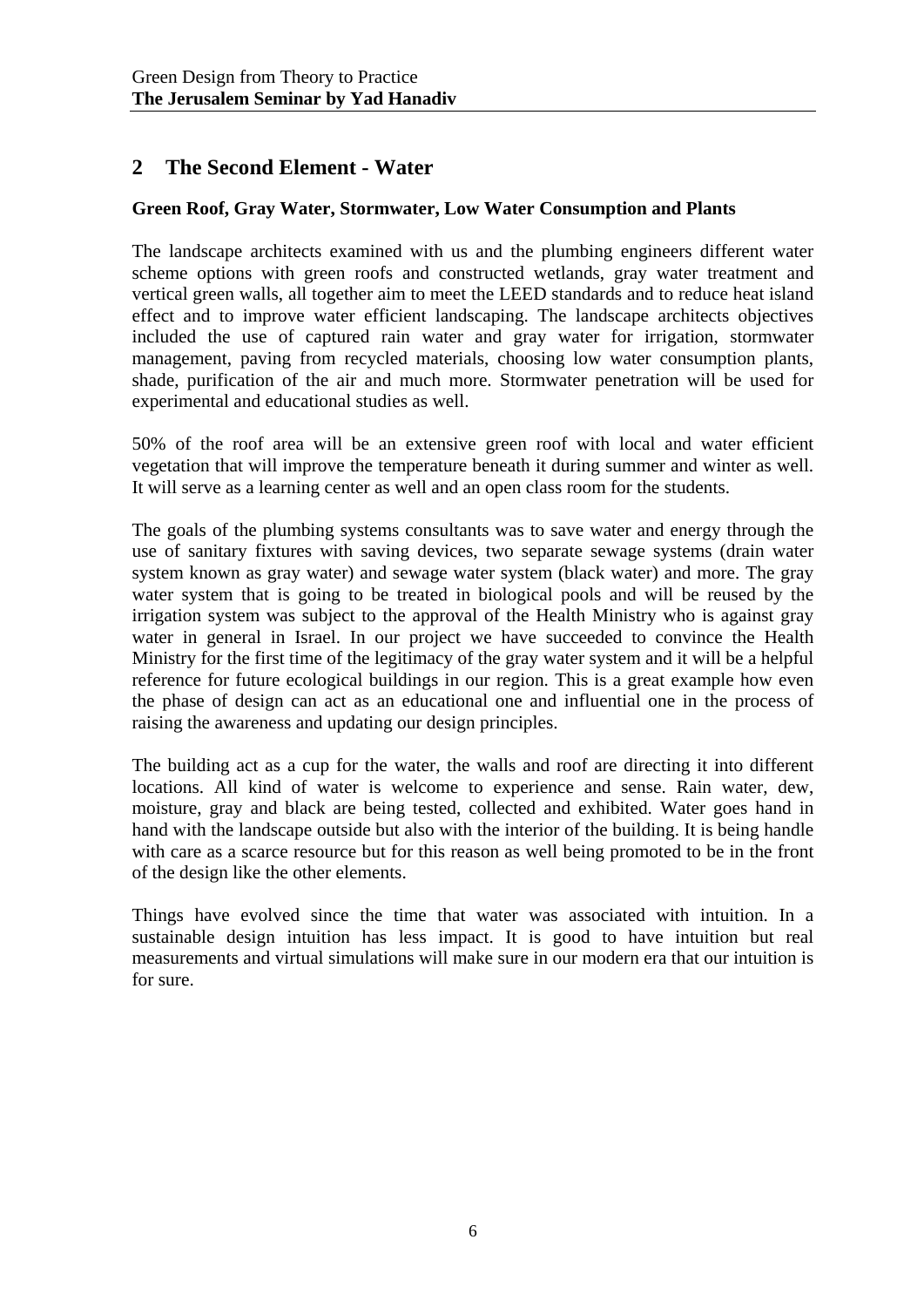

**Fig. 9** Wastewater Treatment Pools **Fig. 10** Landscape Scheme





**Fig. 11** Water Scheme **Fig. 12** Plumbing Scheme

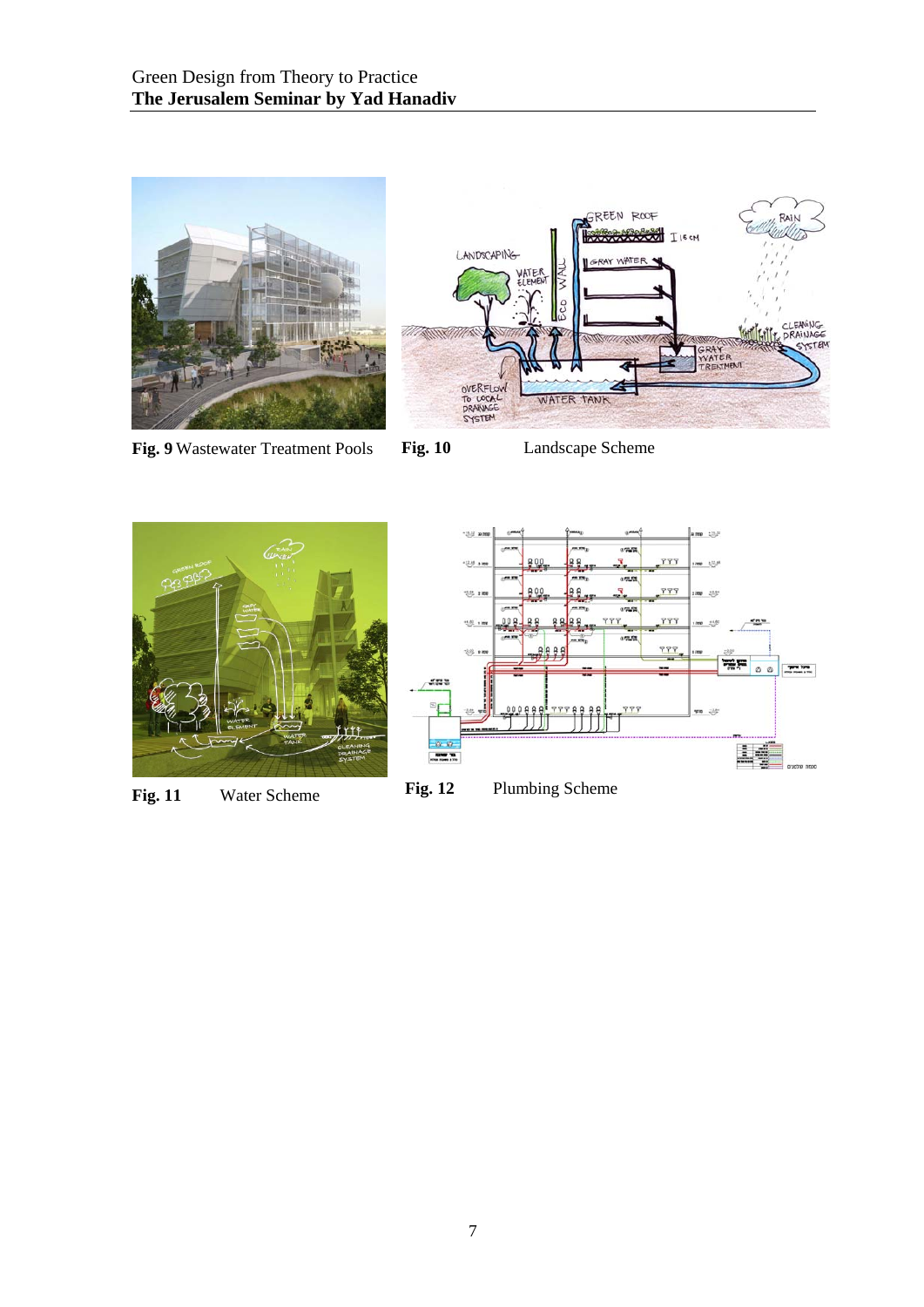# **3 The Third Element - Fire**

#### **Energy Saving, Energy Production, Natural Light, Efficient Artificial Light**

Fire is energy. A sustainable fire should be energy efficient. And so is the design approach of the Porter School. Our energetic approach was conceived by Assa Aharoni Consulting Engineering who set the energy concepts early on in the design process.

In order to increase the energy savings potential the engineers recommended to use active chilled beam cooling (chilled beam cooling utilizes a finned cooling coil and an integral air supplied system that decreases energy consumption from baseline conventional systems like fan coil units). This system is energy efficient and provides many temperature control zones. An absorption chiller system with dedicated solar heat collectors will eliminate the high incremental cost of electricity and the solar heat source will provide the energy needed to drive the cooling system. The absorption process has no moving parts and is powered only by heat. It has other benefits such as low noise level, low operating and maintenance costs and long product life.

A 50 KW photovoltaic system will be installed next to the building in order to produce energy and sell it to the electric company. Two years ago without proper regulations on that matter the PV business in Israel was almost zero. After the government understood the potential of green energy it helped open up the market to new actors. It is an important reminder that sustainability is saving us money in the long run and we need some help in order to make it available to as many sectors as we can in our society. The electrical report for the Porter School presented the green principles of electrical, lighting and communication design. The objective was to reduce the energy consumption of the building according to LEED standards. The lighting design in this project is based on advanced lighting fixture using lamps with high level of light output throughout their longer life which mean higher energy efficiency, photocells that will measure lighting level inside the rooms and dim according to specified lighting level (used on daytime), motion detectors and so on.

Daylight simulations and glare control for all windows were examined and influenced the design (room area, furniture organization and so on). This is an important aspect that helps the active approach with good passive design that is usually better for the working and learning environment and saves a lot of money simple by thinking about what we are doing during the design method. The lighting presentation on the skin of the capsule (the beating heart of the project) gives the public outside of the building in the nearby highway and promenade information about the energy production/consumption level or the amount of air pollution on the highway below. We needed new data requirements that the university was never asked before to provide included total energy consumption, water consumption and waste production of the campus buildings and landscape. The data that will be gathered will serve other design teams to design better future buildings in the campus.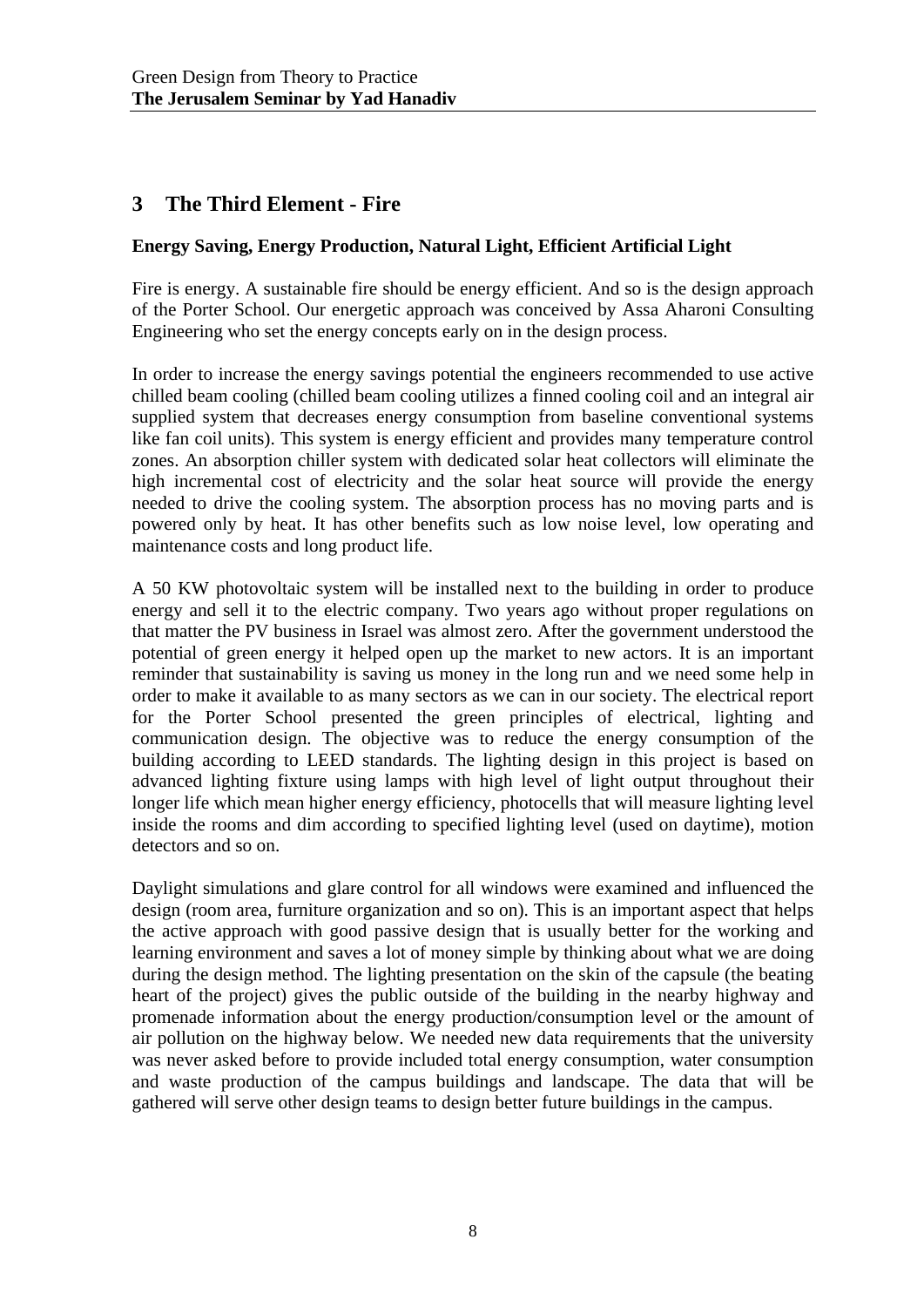

**Fig. 13** Daylight Simulation - Offices



**Fig. 14** Daylight Simulation - Atrium





Fig. 15 The LED Capsule **Fig. 16** Porter School - Atrium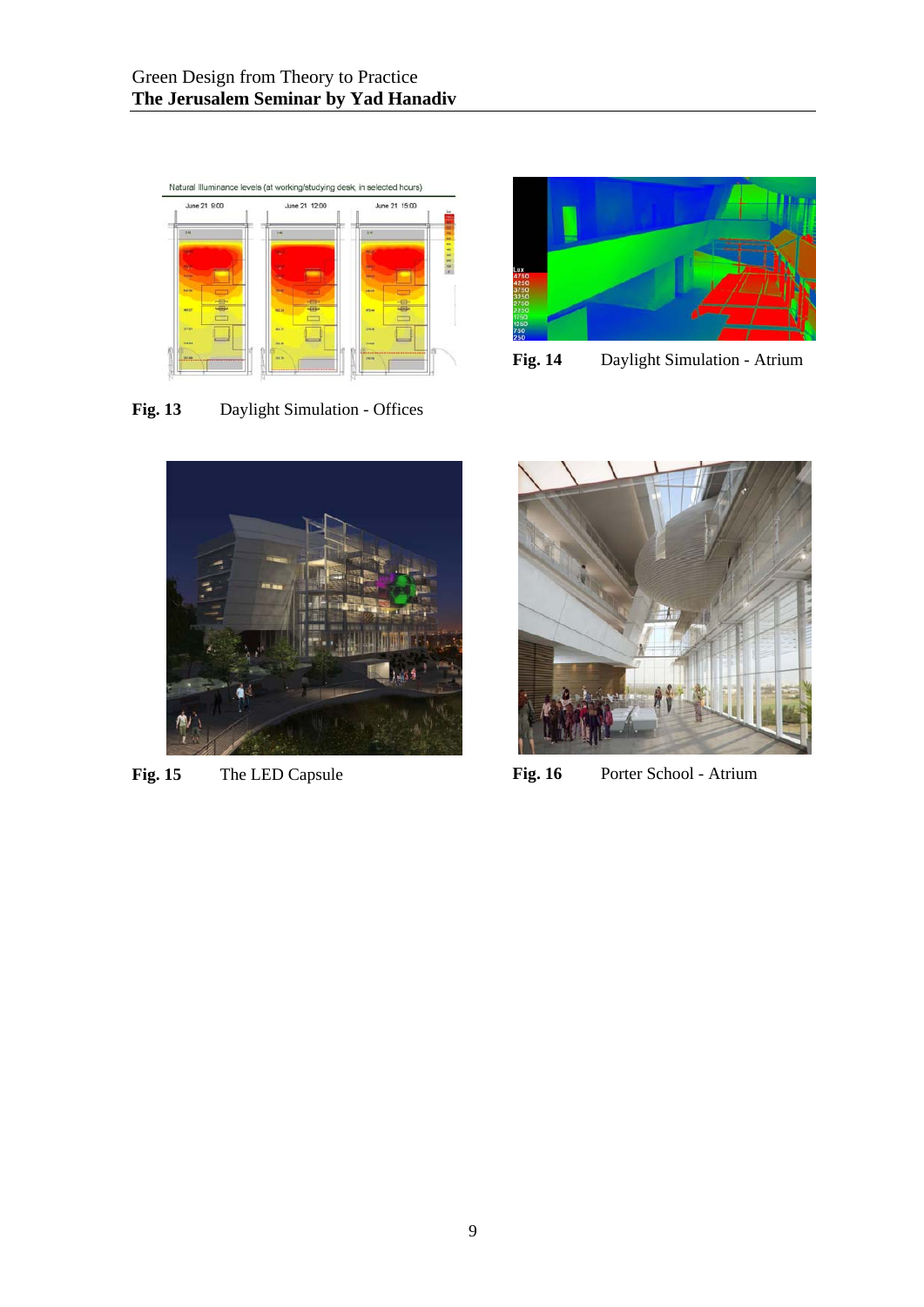# **4 The Fourth Element - Air**

#### **Acoustic, Wind, Air Pollution, Simulation**

The nearby highway is causing acoustic problems and air pollution and so the building mass was born from the need to address these issues. So a wall barrier was conceived in order to absorb all the noise and pollution from the south-east direction. Understanding that we can make the building more iconic because of the fact that the wall can be seen from the highway is reassuring us that we are in the right direction in spite of the un ideal conditions.

In order to design the optimal building form we took into consideration the climatic conditions around the site that included wind velocities and directions and acoustic matters. But it is not easy to access accurate weather data. Although Israel is a small country the climatic conditions vary greatly from one location to another. It is very hard for planners to receive the accurate database about the climatic conditions in different places and is therefore harder to move from theory to practice. We were able to examine the wind conditions with and without our building mass and to choose according to this where to locate a wind turbine or a more calm location for the cafeteria for example.

The ecological consultant proposed a natural ventilation strategy plan that aided the energy efficiency concepts set by Assa Aharoni engineers. Thorough coordination between the architects and the client produced the reduction of energy losses as well as the efficient generation and utilization of energy. Eventually, the project will incorporate passive solar building design (maintaining interior thermal comfort while reducing the requirements for active mechanical heating and cooling systems), high performance envelope with optimized insulation techniques and building energy performance simulations such as CFD (Computational Fluid Dynamics) that helped us evaluate different scenarios and make the right decisions. We did several CFD sessions untill we were satisfied with the results. The Atrium was being analyzed over and over in order to enhance thermal comfort in all the floors open to it and to ensure air displacement and convenient temperatures. For example without any cooling or openings atria gets very hot in the Israeli climate exceeding 28c 70% of occupied time. This is why it is so important to check these things in order to improve the design.

The fact that a green building is more complicated than regular ones means that coordination between all the consultants is essential. The team members are working with Building Information Modeling process (BIM) meaning that they share the same 3D model of the building with access and total synchronization to all the data. This integration and streamlined process is an important tool for a sustainable design. The integration between BIM tools and CFD tools provides us with the capabilities to anticipate and reshape our design in a clear way in relation to the complicated data of indoor air quality and thermal comfort.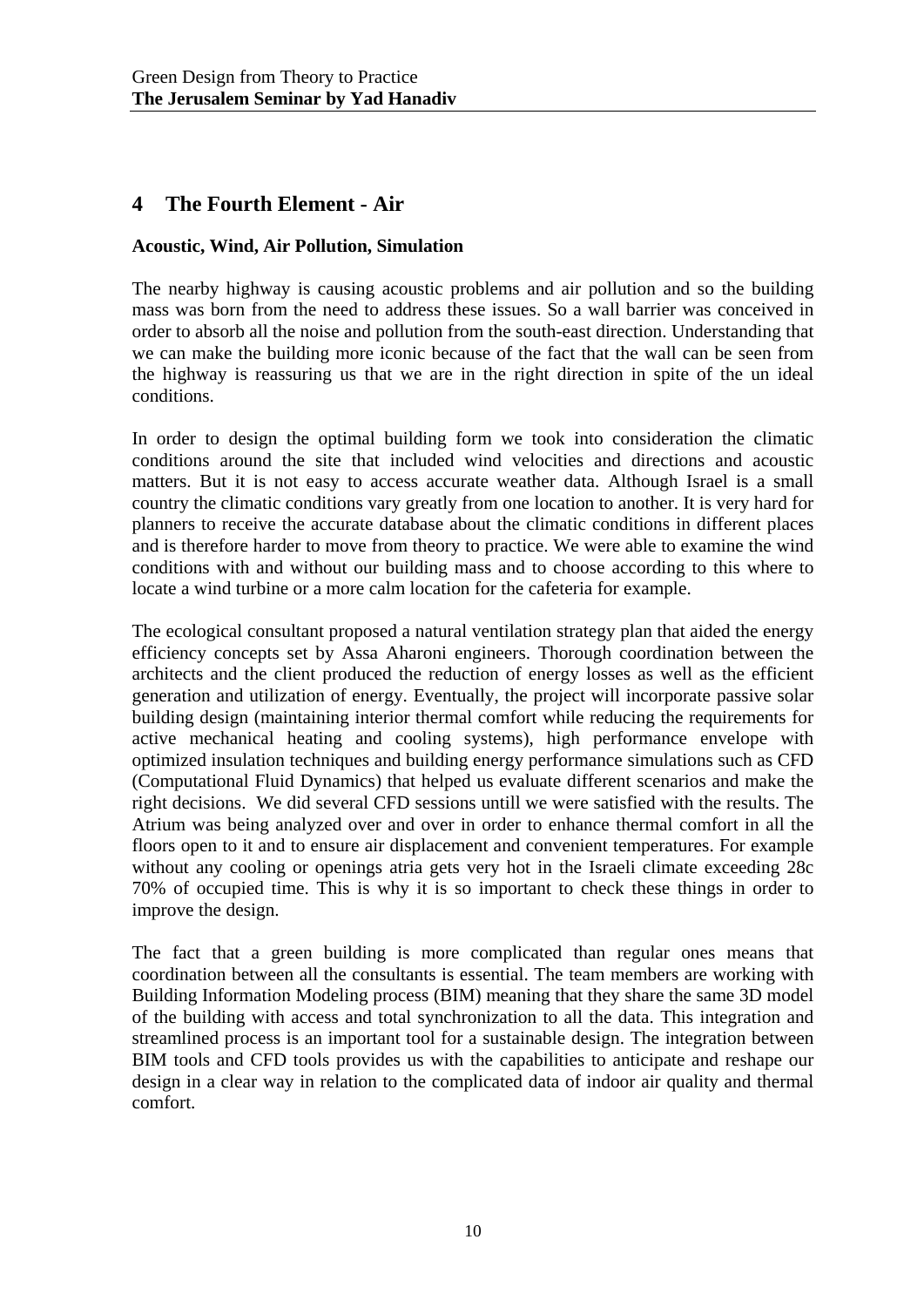





28.27.25.24.22.21.19.18.18.15.13.12.10.15.12.10.15





**Fig. 20** Air Change Rates

Fig. 19 CFD Simulation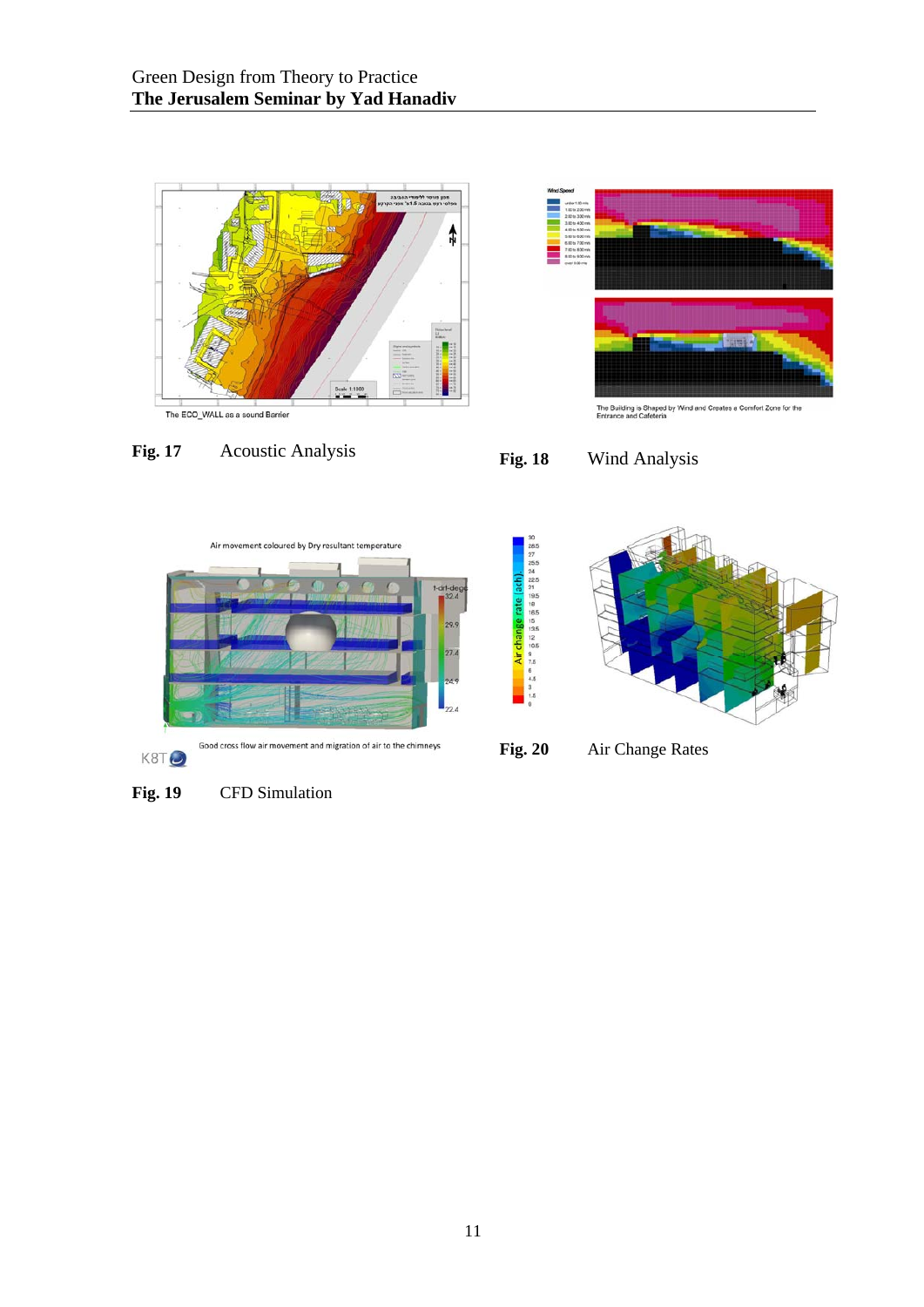### **5 The Fifth Element - Education**

#### **Adaptable, Dynamic, Eco-Global, Innovative, Creative**

Environmental solutions to acoustic problems, wind and sun exposure, meteorological data, soil categories, passive energy saving positioning of the building and so on were analyzed over and over during the work flow as we saw in the other elements. But what does it take to step beyond a green checklist and make something that is above all that?

The Eco–Wall in the south façade is an iconic ever-changing display window for the other universities and visitors and serves as a constant social-educational contributor. The building will serve as a platform for ongoing experiments. The Eco\_Wall is a unique concept allowing researchers to conduct several experiments in the eco-pods. The Eco\_Wall is a window display for the rest of the students and the outside visitors (from different universities in Israel around the world, schools, kindergartens and so on). The innovative idea is the ability of the wall to absorb changing technologies overtime and not becoming a static monument of sustainable architecture. The kinetic wall represents the technological frontier of the faculty and the generation as well.

The project is designed to perform as a living lab of ecological and social values for the community and the environment. It tells the story of the complex sustainability term and simplifies it to the public by strolling along the Eco\_Wall, the ground floor and the green roof that present current research of energy, water, soil, vegetation, materials that they can see, touch and learn. The fact that the building will be like a living lab for sustainable ideas means that the design process and all of the researchers' results are open to the public. In many green buildings the access of the public is limited and therefore they have lesser impact on others. In our case because the client is a school of environmental studies the whole process is dealing with future educational values of the building itself.

Architects should lead and be involved in wider aspects of the design in order to be able to meet with the complicated challenges of sustainable design. In the architecture team we share strong connections between the academy and the practical world. We teach sustainability as well as build in a sustainable manner so it was the most fitting project for us to win and share our knowledge. Education is not just for future students, the design process is educating the entire team all the time forcing us to be creative in response to the challenges and turning us all back into young students.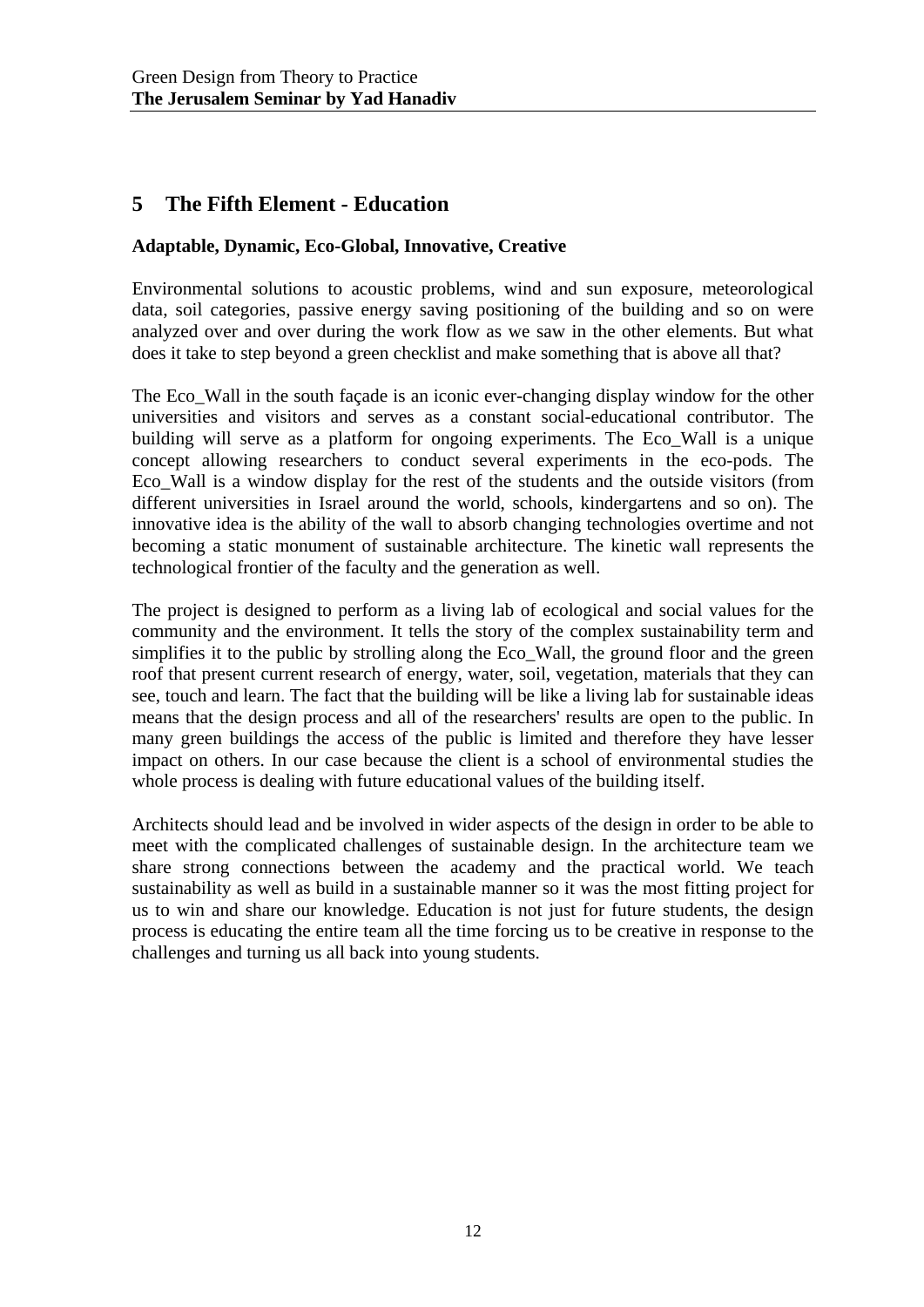



**Fig. 22** The Eco\_Wall Living Lab

**Fig. 21** Eco-Global Responsibilities





Fig. 23 Inside the Eco\_Wall **Fig. 24** Window Display for Innovation